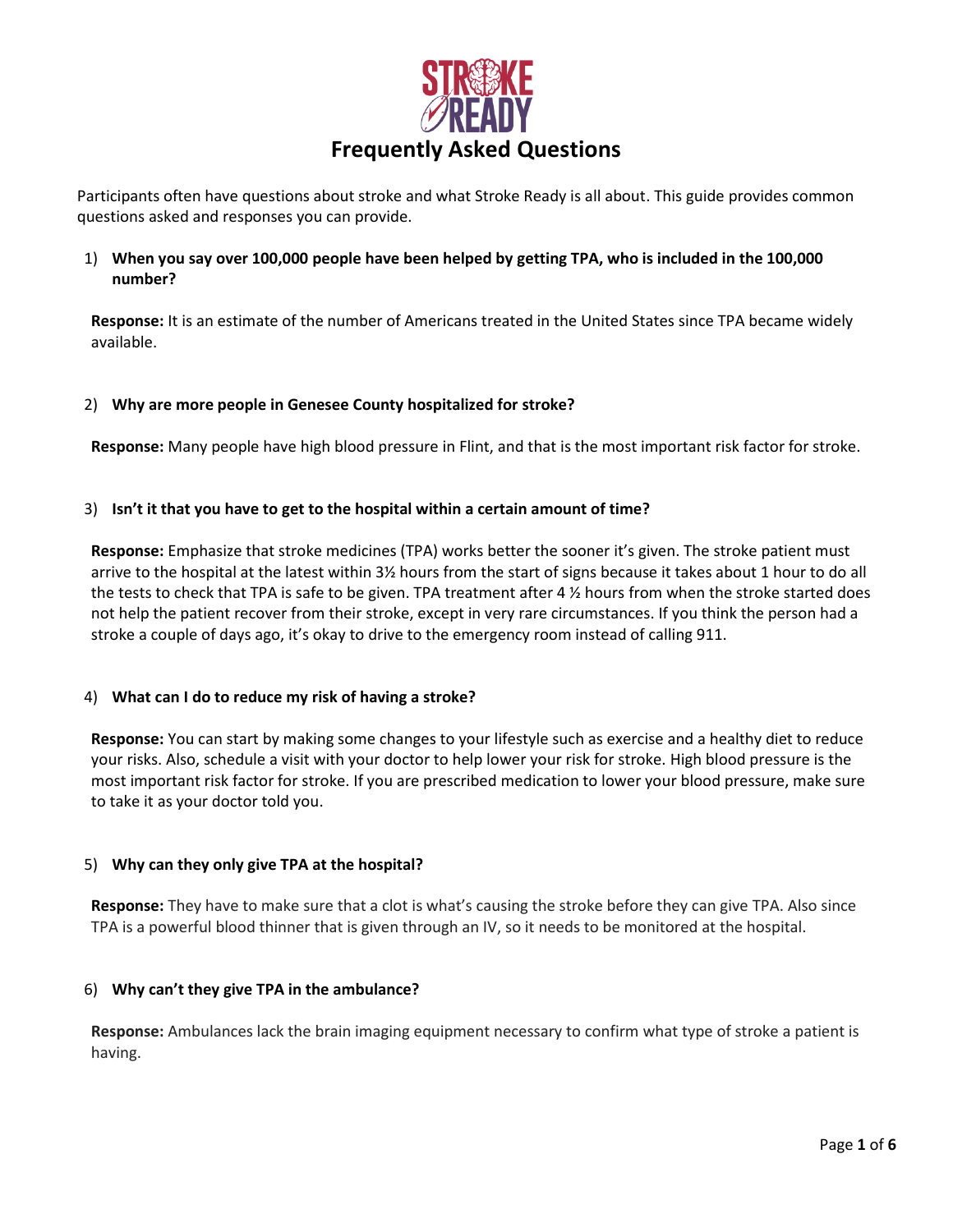### 7) **What does TPA stand for?**

**Response:** Tissue Plasminogen Activator

### 8) **Why can't I just take aspirin?**

**Response:** Some strokes are caused by a bleed in the brain. When stroke patients get to the hospital one of the first things that happens is that they undergo a CAT scan to check if it is the bleeding or blockage type of stroke. Without this scan it is impossible to know. If the stroke is from bleeding, taking an aspirin can thin the blood, which could make the bleeding worse.

## 9) **A stroke is like a heart attack, right?**

**Response:** They're similar, but a stroke affects the brain and a heart attack affects the heart. Both are lifethreatening emergencies. Both depend on quick recognition of symptoms and quick medical treatment for better chances of survival and a full recovery. A heart attack occurs when blood flow to a part of the heart is blocked, usually by a blood clot, and the heart muscle starts to die. During a stroke, a blood clot blocks blood flow in the brain and part of the brain begins to die.

### 10) **What's the difference between a stroke and a heart attack?**

**Response:** Both stroke and heart attack are life-threatening emergencies, but they are different medical conditions. A stroke happens in the brain and a heart attack happens in the heart. A heart attack occurs when blood flow to a part of the heart is blocked, usually by a blood clot, and the heart muscle starts to die. During a stroke, a blood clot blocks blood flow in the brain and part of the brain begins to die. In both cases, the quicker each is recognized and treated, the better the chances of survival and full recovery.

## 11) **Does TPA have side effects?**

**Response:** The most common side effect of TPA is bleeding in the body.

## 12) **I hear if you cough hard, it'll dislodge the clot so that you don't need to go to the hospital.**

**Response:** Coughing hard cannot dislodge a clot in your brain. The only way to safely dissolve the clot is with treatment at the hospital.

#### 13) **My friend drinks a lot and I couldn't tell if they were slurring their words because of that or the stroke?**

**Response:** You don't have to be sure that your friend is having a stroke because of their slurred speech. Just call 911 and get them to the hospital as soon as you notice it. Sometimes even doctors cannot tell if a person with slurred speech is having a stroke just by listening to them. They will run tests to see if the person is having a stroke.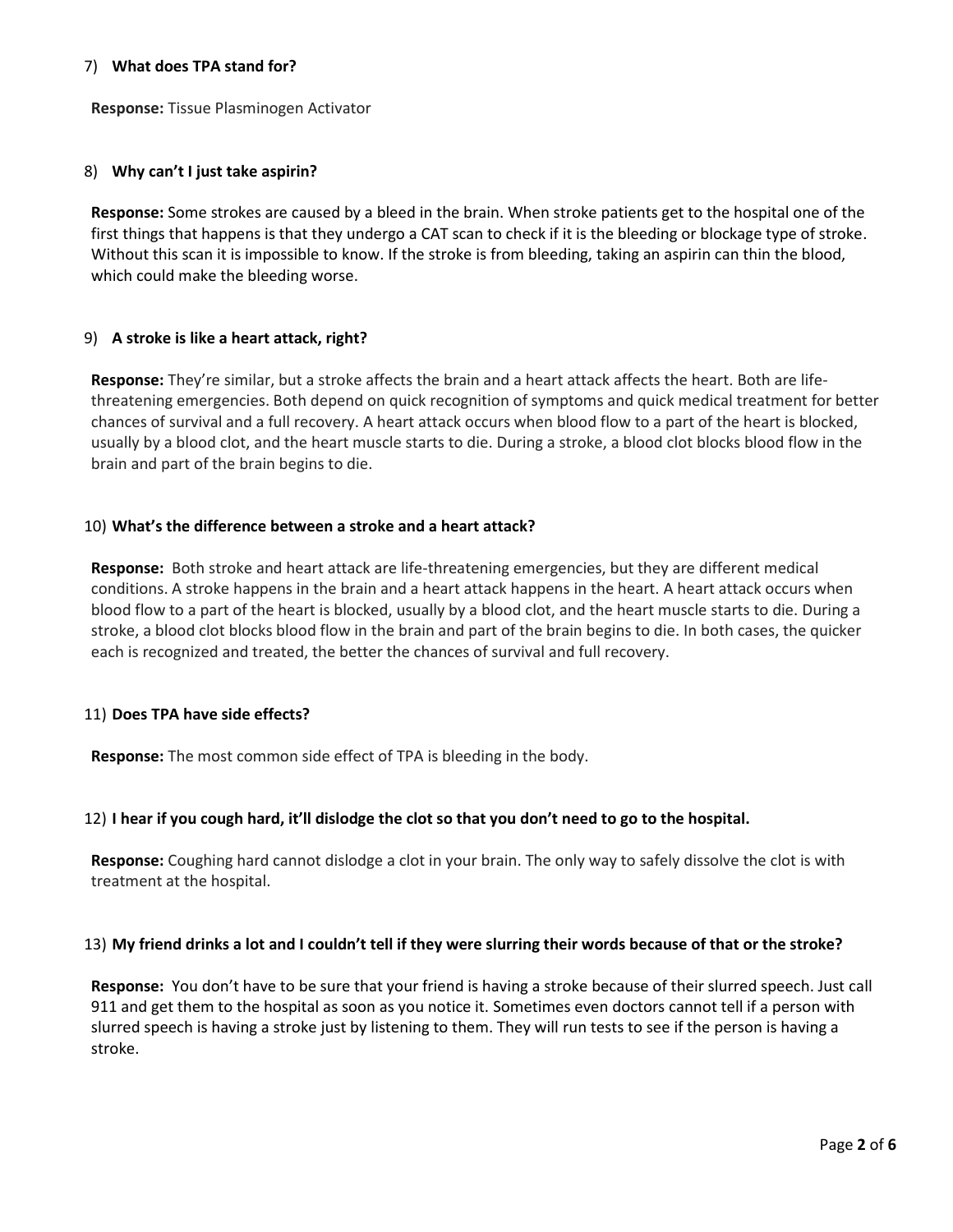## 14) **What if you don't know what the person normally looks like?**

**Response:** When it comes to stroke, it is always better to get the person to the hospital as quickly as possible, even if you don't know all the answers. If their problem turns out to be a stroke, your fast actions could save their brain.

# 15) **My (friend/family member) had a couple of TIA's. Is that different? Do I need to worry about having a stroke?**

**Response:** A Transient Ischemic Attack (TIA) is often called a "mini-stroke" presents like a stroke, but resolves fairly quickly. TIA's are a warning sign because they are often followed by a stroke, so people who have a TIA should still get to the hospital right away to get checked.

### 16) **I'm normally clumsy, so how would I know?**

**Response:** Some questions you can ask yourself: Did my clumsiness come on suddenly? Is it not going away? Does it seem limited to one side of my body? Does my leg or arm feel weak or numb? Remember: You don't have to know the answers to get your symptoms checked out at the hospital. Getting there quickly can save your brain if your symptoms turn out to be caused by a stroke. Even if you have only one symptom or it seems mild, calling 911 and getting to the hospital right away can give you the best chance of a full recovery.

### 17) **Do I have to take the ambulance? It costs too much. My family can just drive me. It's closer.**

**Response:** Calling 911 is the fastest and safest way to get TPA. An ambulance generally will get there quicker and will communicate with the hospital's emergency department even before you arrive, so you get the fastest care possible. Lastly if the stroke patient were to get more sick on the way to the hospital the ambulance team can help.

If you are unable to take an ambulance and a family member must drive you to the hospital, don't delay. If possible, have a family member call ahead and let the emergency department know you are coming, what stroke symptom(s) you are having and what time those symptoms first appeared. Don't try to drive yourself to the hospital, though. Your stroke can get worse on your way there and can put others at risk as well.

#### 18) **What if I don't know what time it was when symptoms started?**

**Response:** If someone you know is experiencing signs of a stroke and you don't know when the symptoms started, think back to when the person was last feeling normal. Relay that information to the paramedics and/or emergency department team.

#### 19) **What if the symptom goes away?**

**Response:** If you are experiencing one of the signs of a stroke and then it resolves on its own, it may be a TIA (transient ischemic attack). With TIAs, the clot in your brain responsible for causing the stroke symptoms dissolves or is dislodged on its own within a short period of time. A TIA often is a warning sign that a full-blown stroke is on its way so you should still get to the hospital immediately.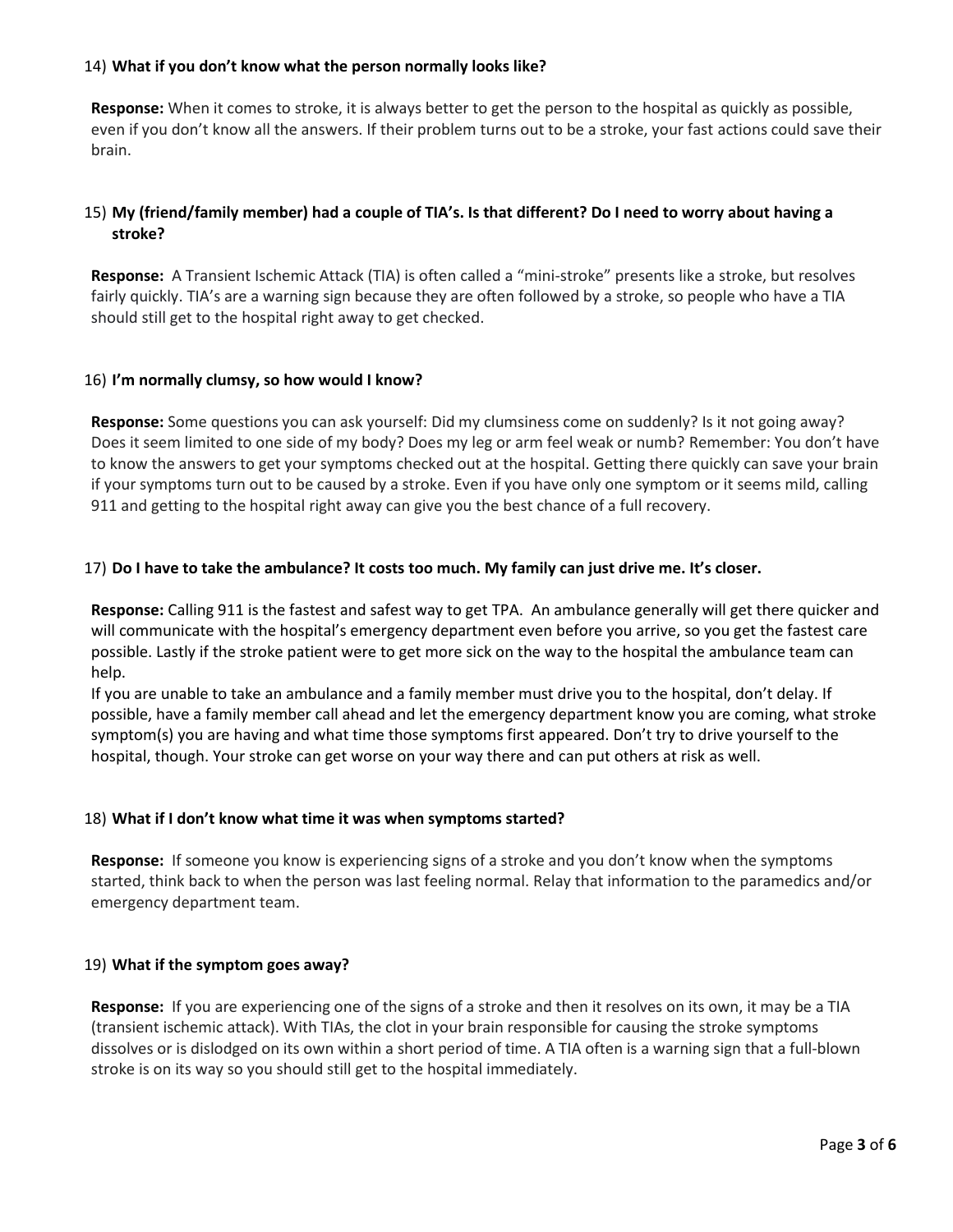# 20) **My (so and so) just had a stroke and is in the hospital….**

**Response:** "I'm very sorry to hear that. How are they doing?" If you have time, you can ask some additional questions if the participant wants to talk about it (and they usually do) to reinforce what they learned at your intervention. What stroke symptoms did the person have? How did they get to the hospital? Did they get TPA. You can also offer an additional brochure to share with family members or friends of the hospitalized person.

# 21) **What if I live alone?**

**Response:** Living alone is challenging for those with health issues who may face emergencies. If you think you're having a stroke:

- Don't second-guess your symptoms or wait to see if they get worse. Call 911 as soon as you can.
- If you can, write down when your symptoms started.
- Don't try to drive yourself to the hospital.
- If you cannot speak, call anyway and leave the phone line open. Try to make any noise you can. This should alert the 911 operator that something is wrong.

# 22) **Once your brain dies, you can't get that back, right? So what's the use of getting treatment/going to the hospital?**

**Response:** If you get to the hospital quickly, you may be able to get TPA, which can save your brain. TPA dissolves the clot blocking blood to your brain, reducing the time your brain goes without oxygen. Any brain cells that are damaged, but not beyond repair, can begin to heal and function more normally.

## 23) **I don't have insurance.**

**Response:** You should still go to the hospital. Federal law ensures access to emergency medical services regardless of whether you have insurance or can pay. The emergency department can't refuse to treat a person with life-threatening or serious injuries. A hospital case manager can help you to figure out what to do after the emergency has passed.

## 24) **My (family member) is very stubborn and won't go to the hospital.**

**Response**: Ultimately, it is the person's decision whether to seek medical treatment. But there are things family or friends can say to help persuade them. Refer to the **Barriers to calling 911** sheet for responses for different reasons a person might give for not wanting to go to the hospital.

# 25) **My cousin (random family member or friend) had dizziness, headache, (other random symptom). Is that a sign of stroke?**

**Response:** The FAST symptoms (drooping face, weak arms, speech difficulties) are the most common and frequent signs of a stroke. A person may experience other symptoms, such as dizziness, vision problems, severe headaches or confusion. The best way to determine if a symptom is being caused by a stroke is to be examined at the emergency department so that they can be evaluated right away.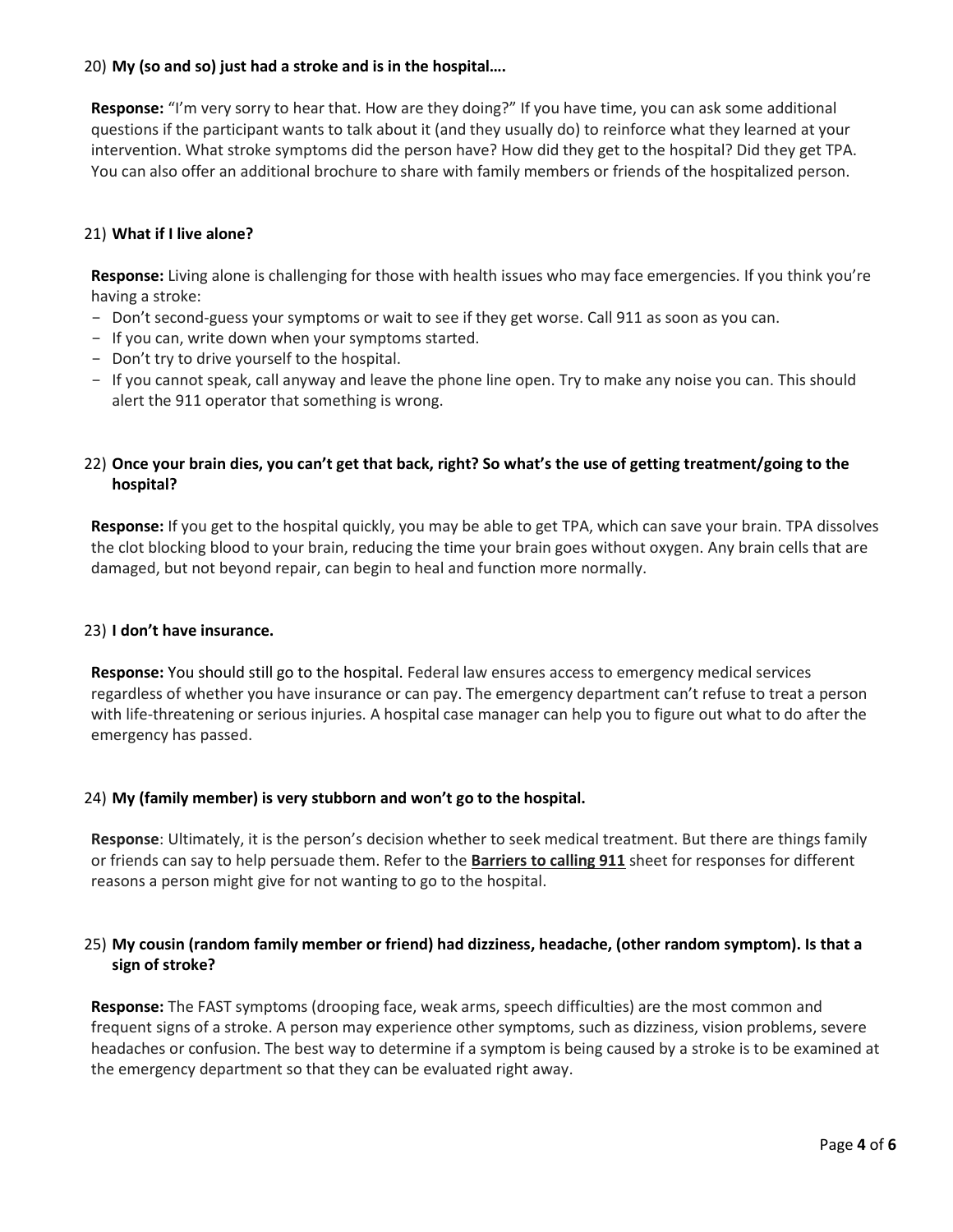## 26) **My friend had drooping in his/her face, but when he went to the hospital they said it was Bell's Palsy.**

**Response:** You won't know what the cause is unless you get it checked. So you should call 911 and get to the hospital immediately in case the symptom is caused by a stroke.

### 27) **Isn't it supposed to be BE – FAST now? What does the BE stand for?**

**Response:** BE-FAST is used by some stroke educators and adds two more potential stroke symptoms to the acronym to help people remember the signs of stroke.

B: stands for balance. Is the person suddenly having trouble with balance or coordination.

E is for eyes. Is the person experiencing suddenly blurred or double vision or a sudden loss of vision in one or both eyes?

These stroke symptoms are less common and occur with other diseases too. That's why we recommend FAST.

#### 28) **Is it the same as heat stroke?**

**Response:** No. Stroke is a disruption of blood flow to part of the brain. The most common type of stroke occurs when a clot is trapped in a blood vessel in the brain and cuts off the blood supply to part of the brain. Heat stroke happens because of exposure to extreme heat. Since the brain is sensitive to extreme temperatures, someone having heat stroke may have confusion, seizures or be unconscious. Both are emergencies but cause and treatments are very different.

### 29) **Why aren't you focusing on prevention?**

**Response:** Changing behaviors that prevent stroke, like eating healthy and getting more exercise, are difficulty to change right away. We want people to be prepared so that if they see someone having a stroke, they know how to recognize the signs and to act FAST to get treatment at the hospital to improve their chance of a full recovery. There are a lot of programs that focus on stroke prevention. The American Heart Association has some great resources.

#### 30) **Can I take a pen or bracelet…?**

**Response:** "Sure. Let me just give you some quick information about stroke since it is very common here in Flint." (then quickly go through the script). If they won't or can't stay - Give them a brochure along with the pen. Tell them to learn the warning signs of a stroke and if they see any signs, get the person to the hospital immediately because there is treatment for stroke at the hospital. Stroke is an emergency and doesn't go away on its own. Take a look at this brochure later and pass it along to someone else you might think could use this information.

## 31) **Can I have another brochure to take with me for my (friend, family member, neighbor, etc.)?**

**Response:** Absolutely! If you're able, please pass along your Stroke Ready knowledge for your (whoever) and go over the brochure with them when you give it to them.